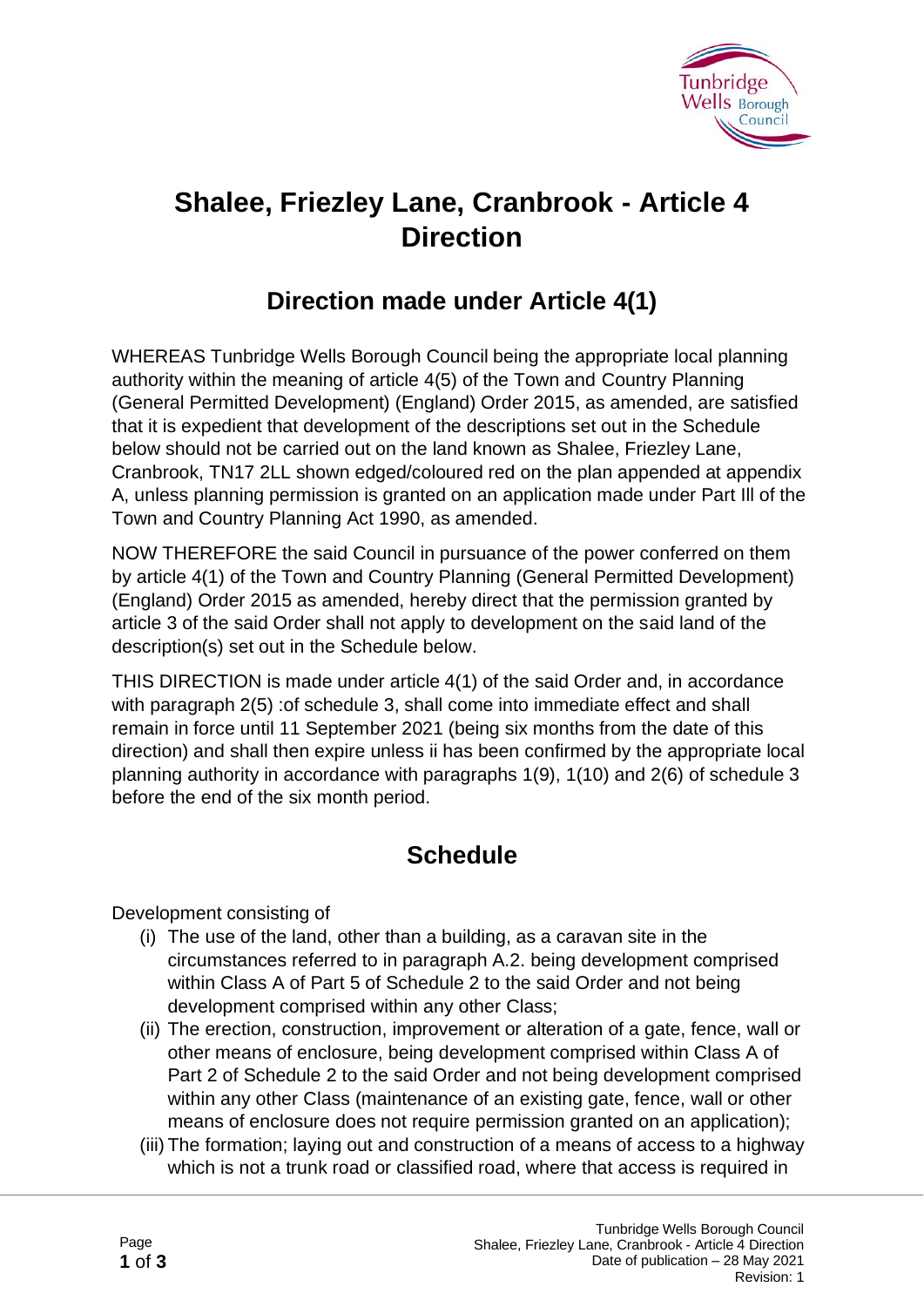connection with permitted development, being development comprised within Class B of Part 2 of Schedule 2 to the said Order and not being development comprised within any other Class;

- (iv)The use of any land for any purpose for not more than 28 days in total in any calendar year, of which not more than 14 days in total may be for the purposes of
	- a) the holding of a market;
	- b) motor car and motorcycle racing including trials of speed, and practising for these activities

and the provision on the land of any moveable structure for the purposes of the permitted use, being development comprised within Class B of Part 4 of Schedule 2 to the said Order and not being development comprised within any other Class

#### **Made under the Common Seal of Tunbridge Wells Borough Council this 11 day of March 2021**

The Common Seal of the Council was affixed to this Direction in the presence of Chandelle Valmond Authorised signatory

-97



**Confirmed under the Common Seal of Tunbridge Wells Borough Council this 27 day of May 2021**



The Common Seal of the Council was affixed to this Direction in the presence of) Claude Valuano **Authorised Signatory**